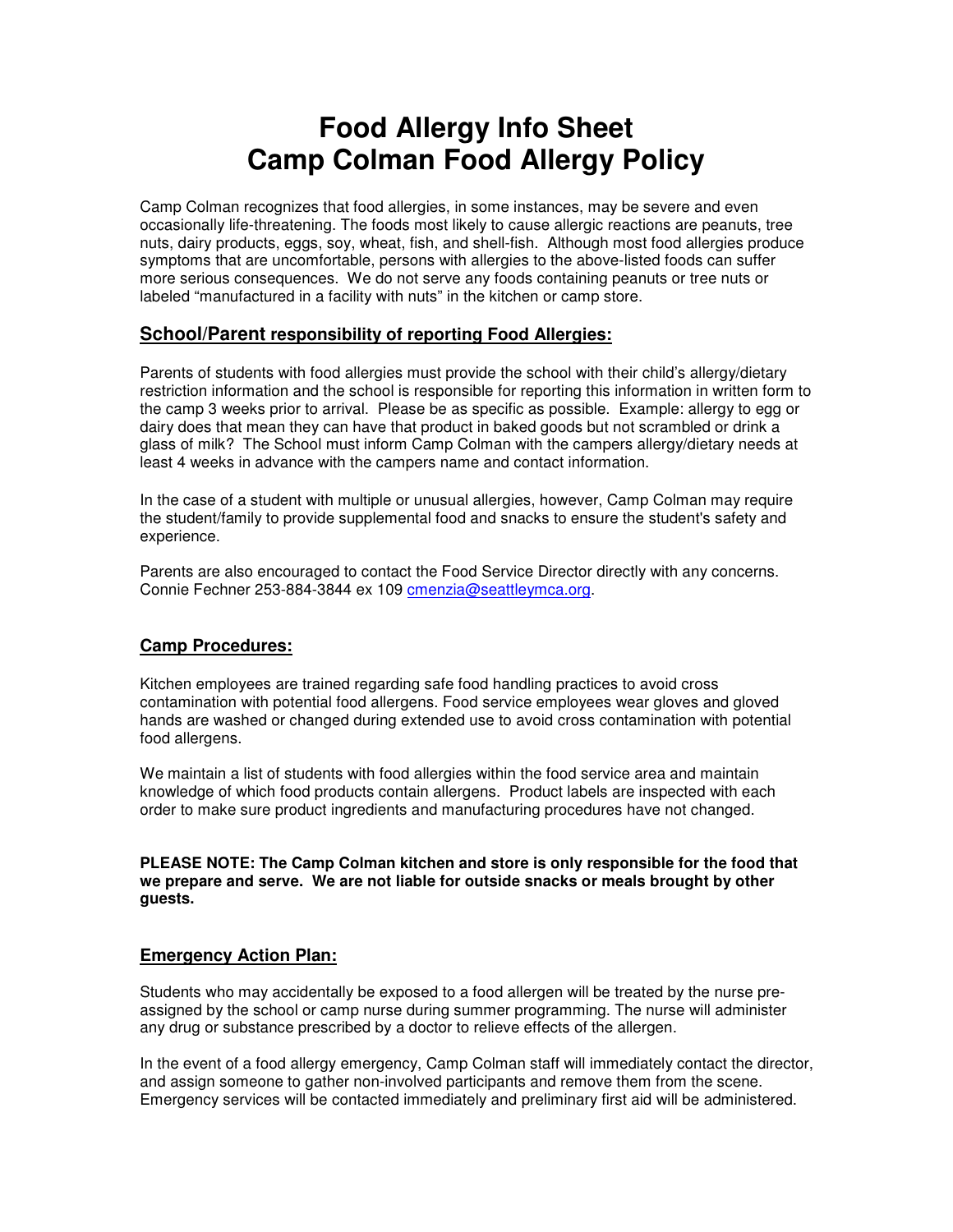Immediate follow-up will include contacting the parents/guardian and primary physician, and a completed YMCA Accident/Incident Report.

## **Packing food for camp:**

We can accommodate vegetarians and milk and egg allergies for the most part. If you are coming with **celiac, gluten free, vegan, soy** or any other complex dietary needs we ask that guests supply their own food when coming to camp. We would be more than happy to prepare the pre-packed food. We serve a large number of campers daily and have had years of practice with special diets, but ask for family support to ensure the campers experience here.

\*Please inform campers that if the specialty food is being prepared by kitchen that it will be available for them to pick up at meal time.

\*Please label all items with the meal and day to be served to make it as easy as possible on the kitchen staff.

\*Please attach directions if necessary and have most of the meal process complete so kitchen will just have to heat up.

\*Please make sure that you don't pack nuts or shellfish as these will be discarded

#### **Students with Dietary Needs:** Return this info **4 weeks** prior to camp!

Please fill out information below for **EACH** student with dietary restrictions or needs coming to camp.

1. Name of student\_\_\_\_\_\_\_\_\_\_\_\_\_\_\_\_\_\_\_\_\_\_\_\_\_\_\_\_\_\_\_\_\_

Parent/Guardian

Phone number parent/guardian can be reached for questions

Please give as much information about the dietary situation of the student:

Will student be bringing food from home that will be prepared by the Camp Colman kitchen? YES NO

2. Name of student

Parent/Guardian\_\_\_\_\_\_\_\_\_\_\_\_\_\_\_\_\_\_\_\_\_\_\_\_\_\_\_\_\_\_\_\_\_\_\_

Phone number parent/guardian can be reached for questions

Please give as much information about the dietary situation of the student:

Will student be bringing food from home that will be prepared by the Camp Colman kitchen? YES NO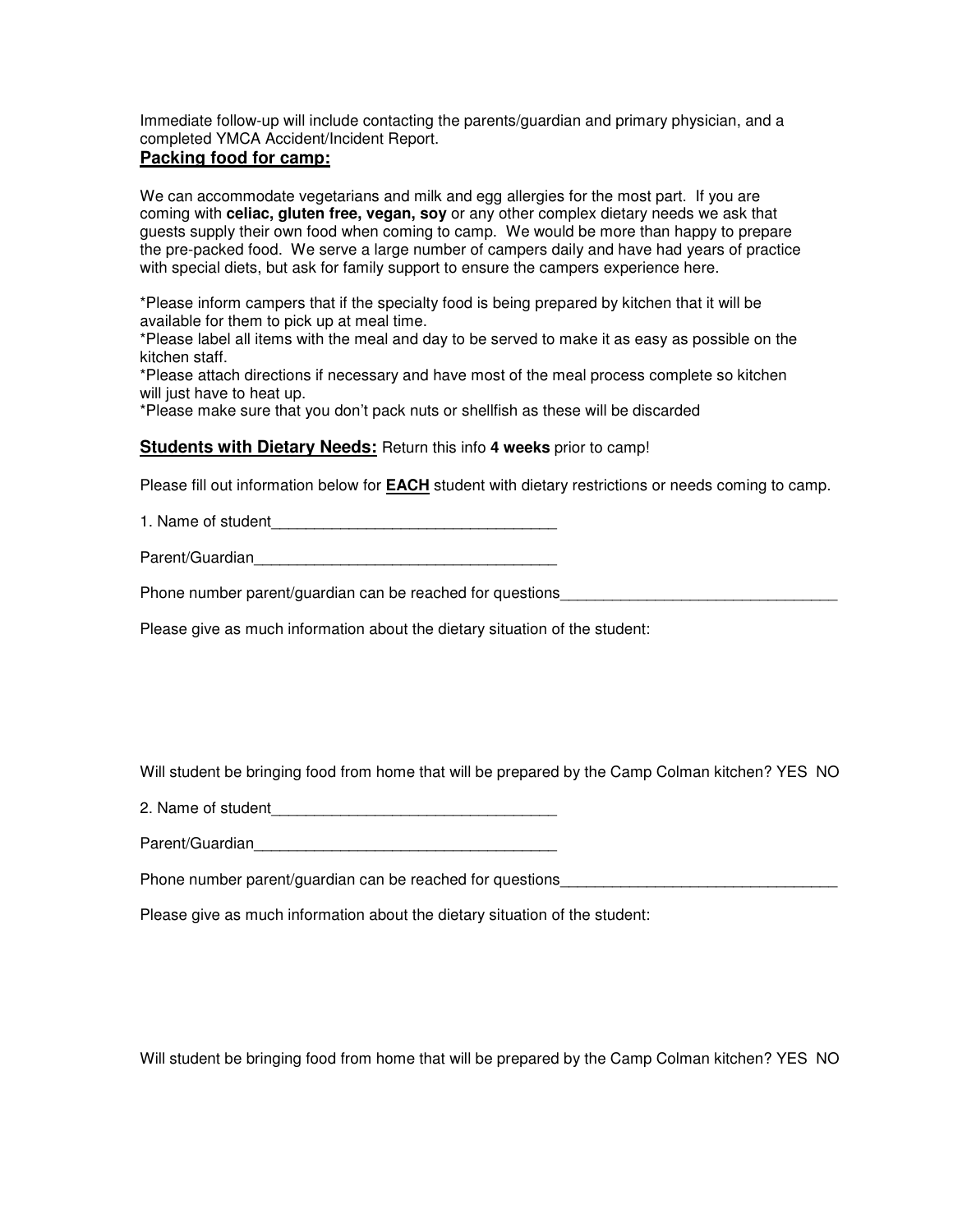3. Name of student

Parent/Guardian

Phone number parent/guardian can be reached for questions

Please give as much information about the dietary situation of the student:

Will student be bringing food from home that will be prepared by the Camp Colman kitchen? YES NO

4. Name of student\_\_\_\_\_\_\_\_\_\_\_\_\_\_\_\_\_\_\_\_\_\_\_\_\_\_\_\_\_\_\_\_\_

Parent/Guardian\_\_\_\_\_\_\_\_\_\_\_\_\_\_\_\_\_\_\_\_\_\_\_\_\_\_\_\_\_\_\_\_\_\_\_

Phone number parent/guardian can be reached for questions\_\_\_\_\_\_\_\_\_\_\_\_\_\_\_\_\_\_\_\_\_\_\_

Please give as much information about the dietary situation of the student:

Will student be bringing food from home that will be prepared by the Camp Colman kitchen? YES NO

5. Name of student

Parent/Guardian

Phone number parent/guardian can be reached for questions

Please give as much information about the dietary situation of the student:

Will student be bringing food from home that will be prepared by the Camp Colman kitchen? YES NO